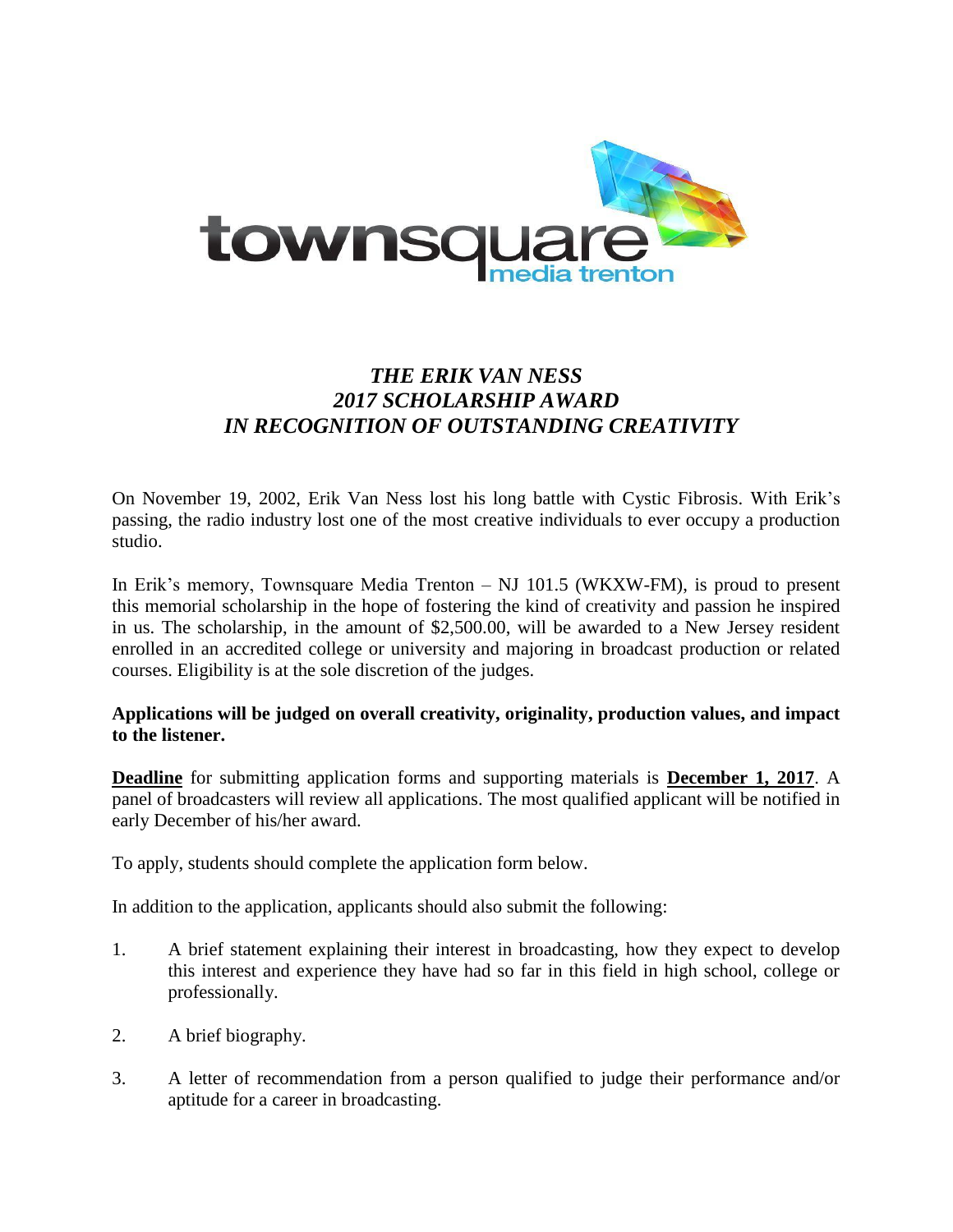- 4. A short note from their instructor or advisor evaluating their overall academic ability.
- 5. Some representative sample (CD, flashdrive, video, link, mp3 attachment, or written) of their work in the field for evaluation by the judges.

Completed application materials can be submitted via mail or email:

### **Mail Application Forms To:**

Townsquare Media – NJ 101.5 Attention: Annette Petriccione – Assistant News Director 109 Walters Ave. Trenton, NJ 08638 Attention: Eric Johnson

**Email Application Forms To:** annette.petriccione@townsquaremedia.com